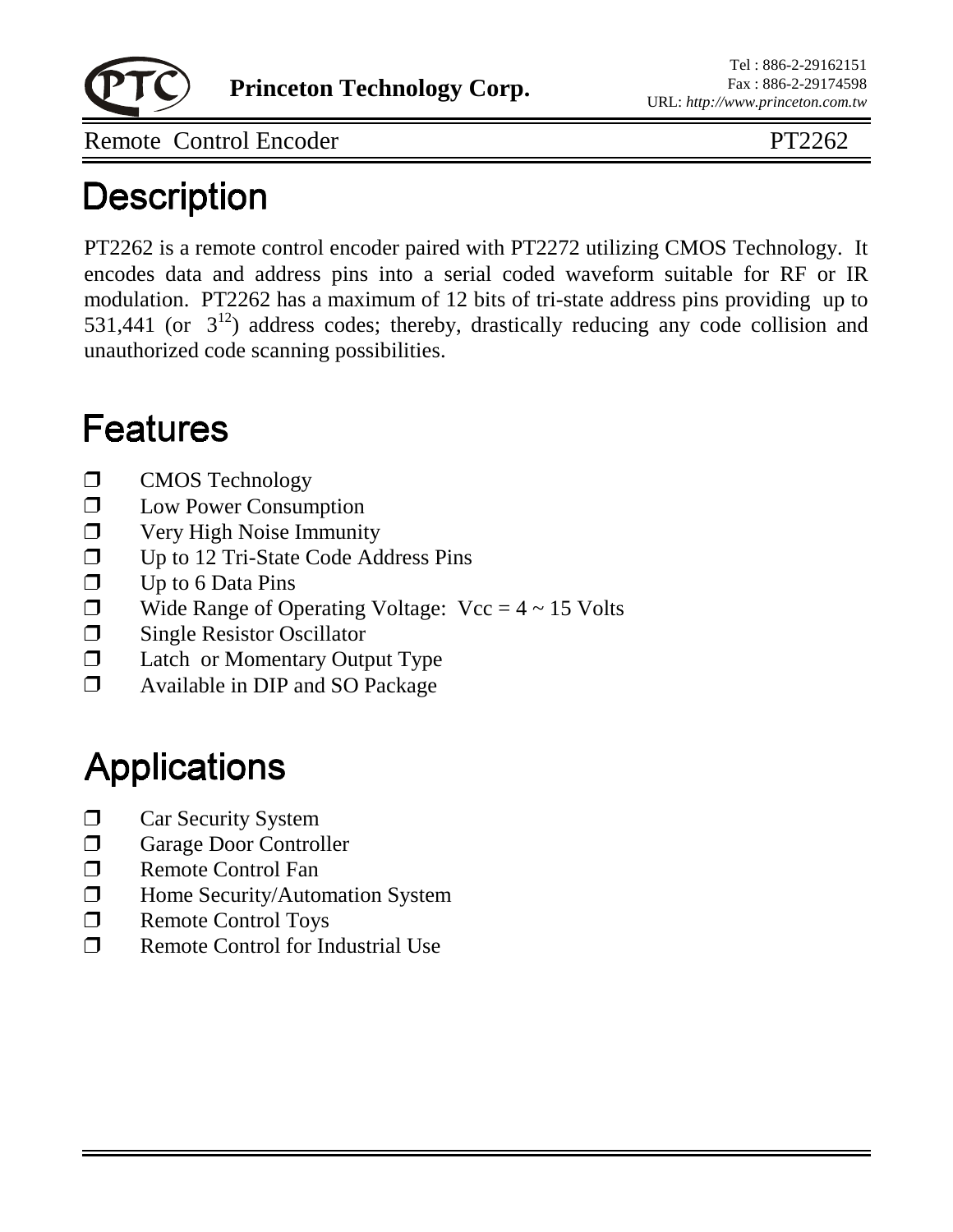

Tel : 886-2-29162151 Fax : 886-2-29174598 URL: *http://www.princeton.com.tw*

Remote Control Encoder PT2262

## **Pin Configuration**

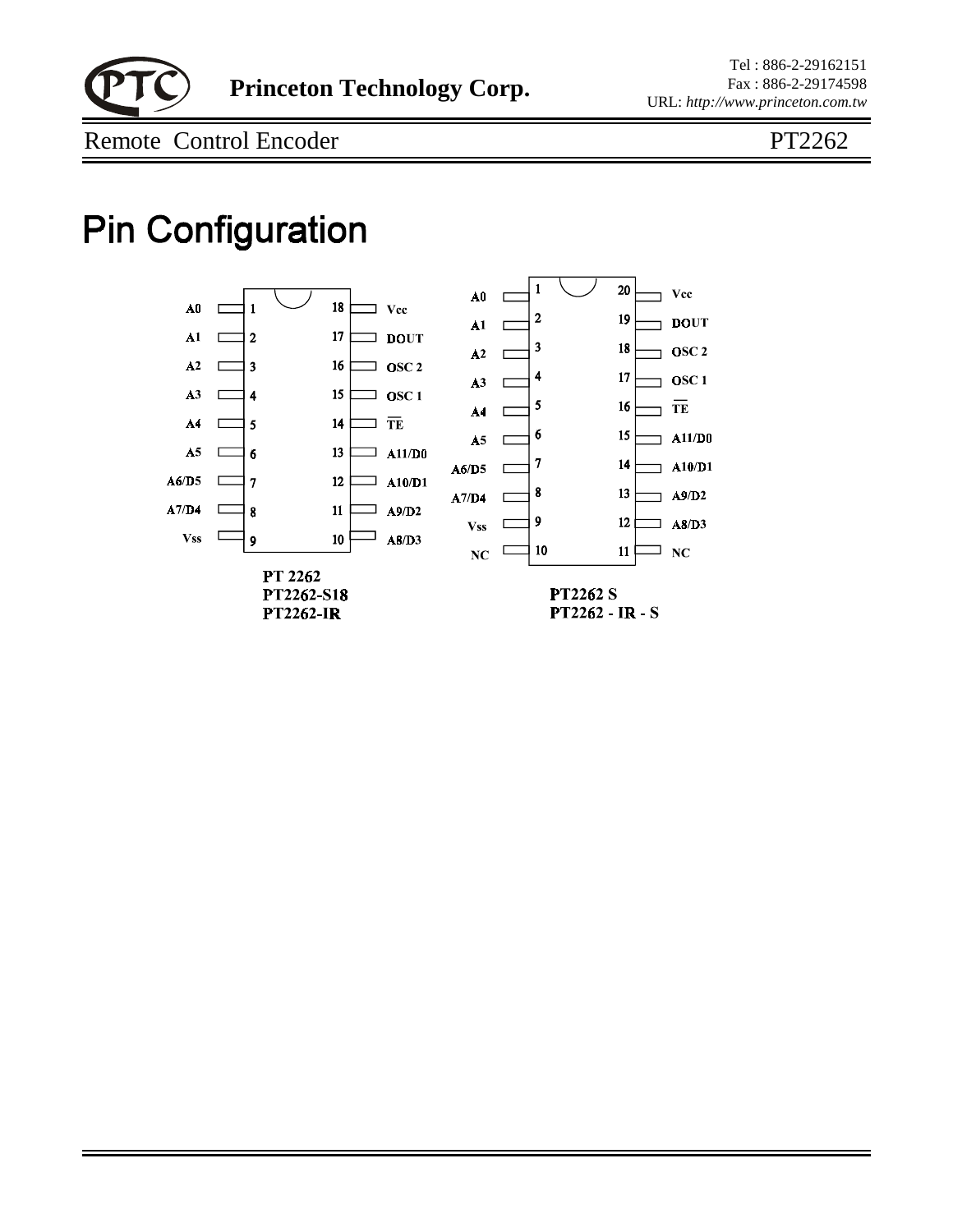

Remote Control Encoder PT2262

## **Application Circuit**



UHF Band 4 Data Transmitter Circuit is recommended.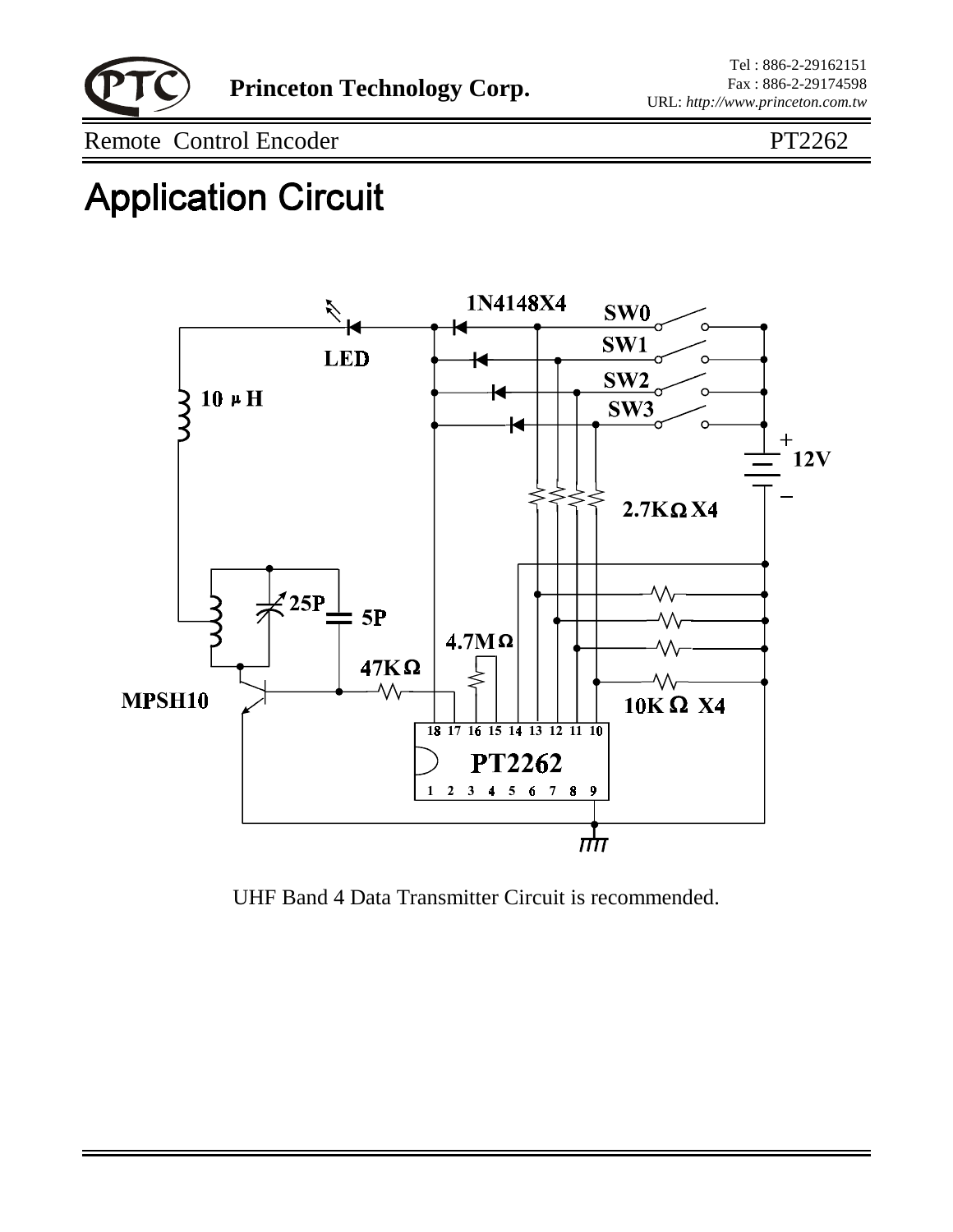

**Princeton Technology Corp.**

### Remote Control Encoder PT2262



UHF Band Address-only (Zero Data) Transmitter Circuit is recommended.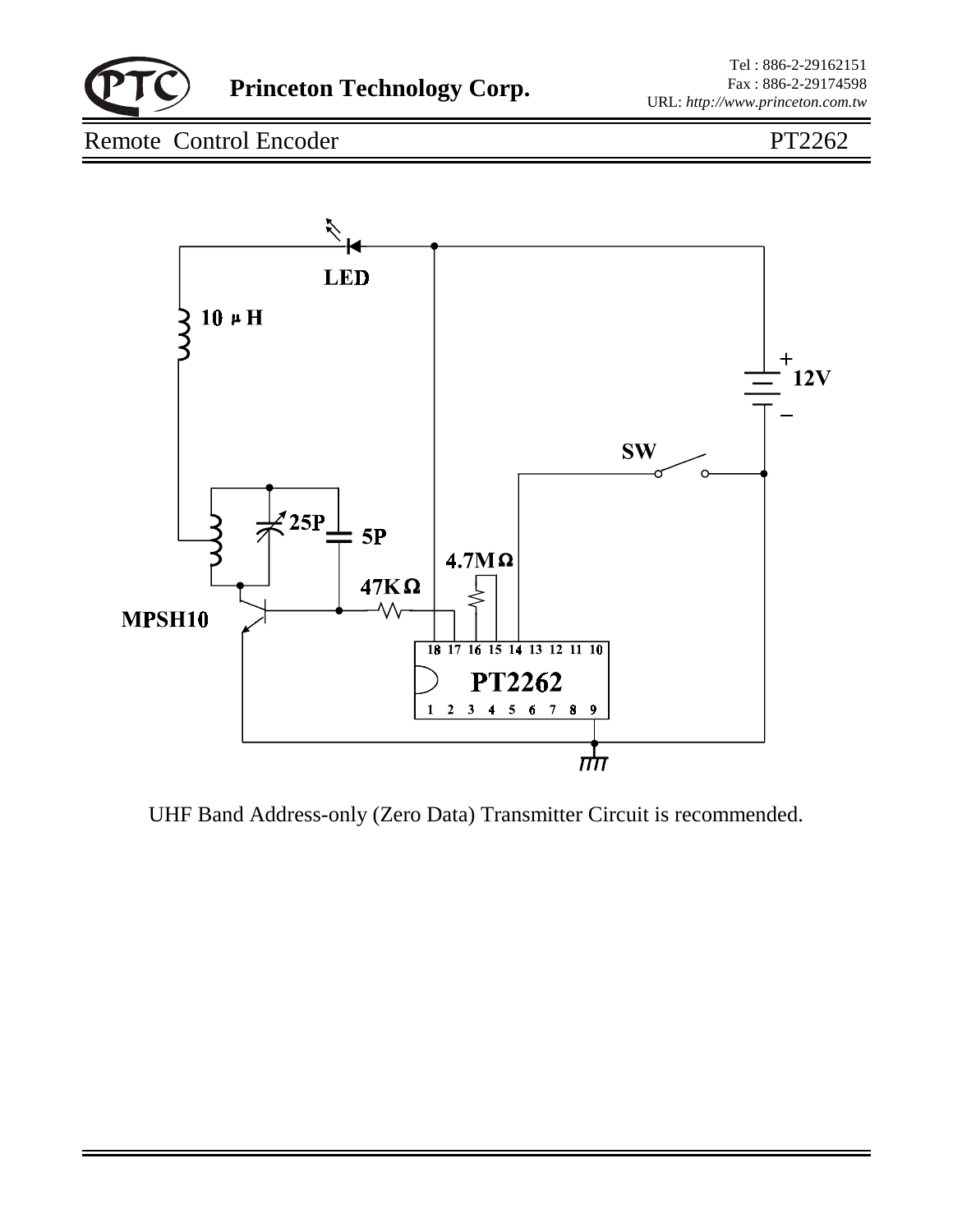

**Princeton Technology Corp.**

### Remote Control Encoder PT2262



UHF Band Address-only (Zero Data) Zero-Stand-by Transmitter Circuit is recommended.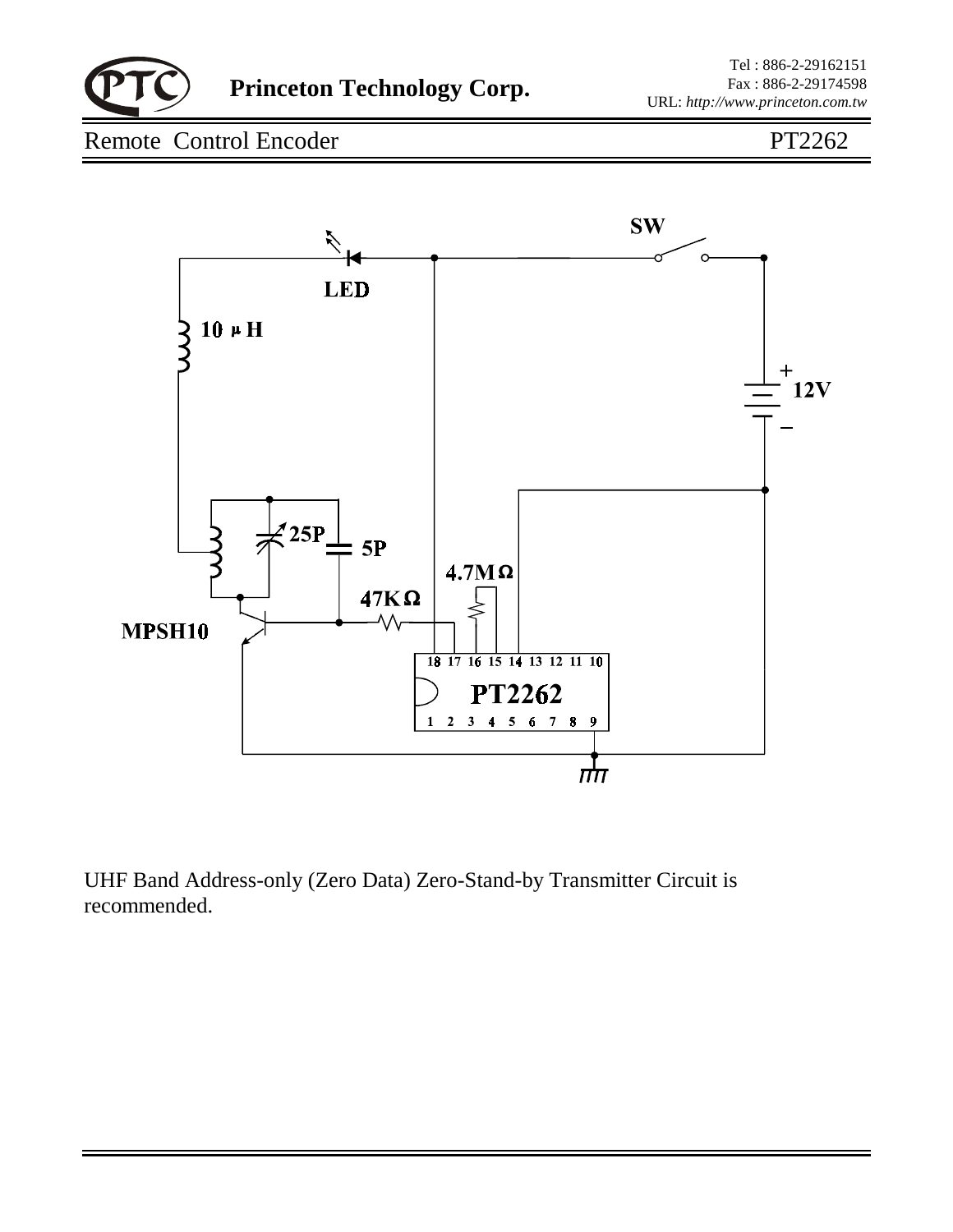

#### Remote Control Encoder PT2262



Infrared Ray 6-Data Circuit. Adjust Rosc to get 38 KHz Carrier Pulse at DOUT Pin is recommended.